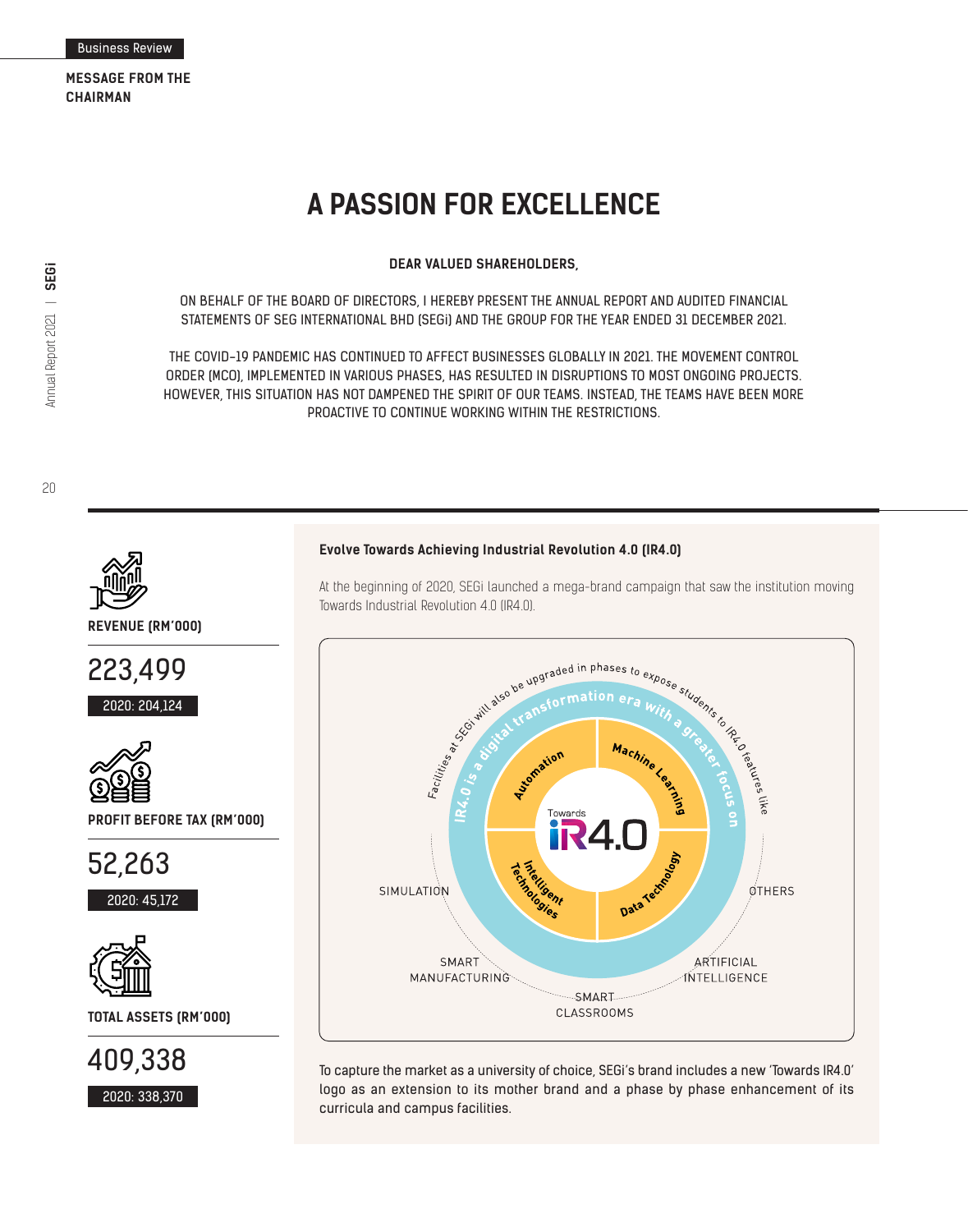## **MESSAGE FROM THE CHAIRMAN**



## TAN SRI MEGAT NAJMUDDIN BIN DATO' SERI DR HAJI MEGAT KHAS

CHAIRMAN

I am proud to inform you that SEGi has transitioned to online classes to enable the students to access effective e-learning at the onset of the MCO. SEGi conducted interactive learning through various technology communication platforms during this challenging period. The teaching presentations are innovative with current updates. We are aware that the transition may cause additional stress to students, and to resolve that, we have organised several online peer discussions groups to address this. At SEGi, our priorities are to ensure that students' needs are met. In addition, we have implemented measures to protect our staff and students' health and safety.

Virtual Open Days and campus tours were also available to recruit new students locally and globally.

# MARKET AND FUTURE OUTLOOK

The government introduced the National Recovery Plan (NRP) in June 2021 as an exit strategy to help Malaysia bounce back from the COVID-19 pandemic. The NRP is designed to enable us to return to everyday daily life or back to normalcy. It also helps the country to transit out from the MCO on reopening economic and social sectors.

In SEGi, we welcome students to return to all our campuses at the end of 2021. While we are committed to ensuring a safe learning environment, our academic teams will stay connected with students by providing positive support and encouragement to them.

The Group has maintained its strong profitability despite the pandemic in the last couple of years, mainly due to lower operating costs resulting from the transformation to digital processes to suit the challenging times. While the volatility of the pandemic continues to limit and restrict business activities, including Group marketing and foreign student recruitment, we have put in place mechanisms to overcome and sustain the overall revenue and profitability in the immediate future. The Group has identified key strategic areas to realign our entire learning ecosystem to ensure students' needs and experiences are continually enabled and enhanced. That includes creating more digitally related programmes and hybrid delivery of classes.

# FINANCIAL PERFORMANCE

For the year ended 31 December 2021, the Group achieved a revenue of RM223.5 million and a profit before taxation of RM52.3 million. These figures show an increase of 9.5% and 15.7 %, respectively, compared to the corresponding period in 2020.

The Group achieved earnings before interest, tax, depreciation, and amortisation (EBITDA) of RM92.0 million compared to RM86.1 million in the corresponding period in 2020. This result reflects an increase of 6.9% in EBITDA. The improvement in EBITDA and profit before tax is mainly due to the revenue growth for the period under review, efficient utilisation of the assets and improvement in enrolment of new students.

Despite the overall challenges throughout 2021, the Group has maintained a strong financial position with shareholders' funds standing at RM160.9 million, deposits, cash & bank balances of RM118.5 million and a low gearing ratio. A strong balance sheet, built on the efficient management of capital and assets, allows the Group the financial flexibility to capitalise on growth opportunities and maximise shareholders' value.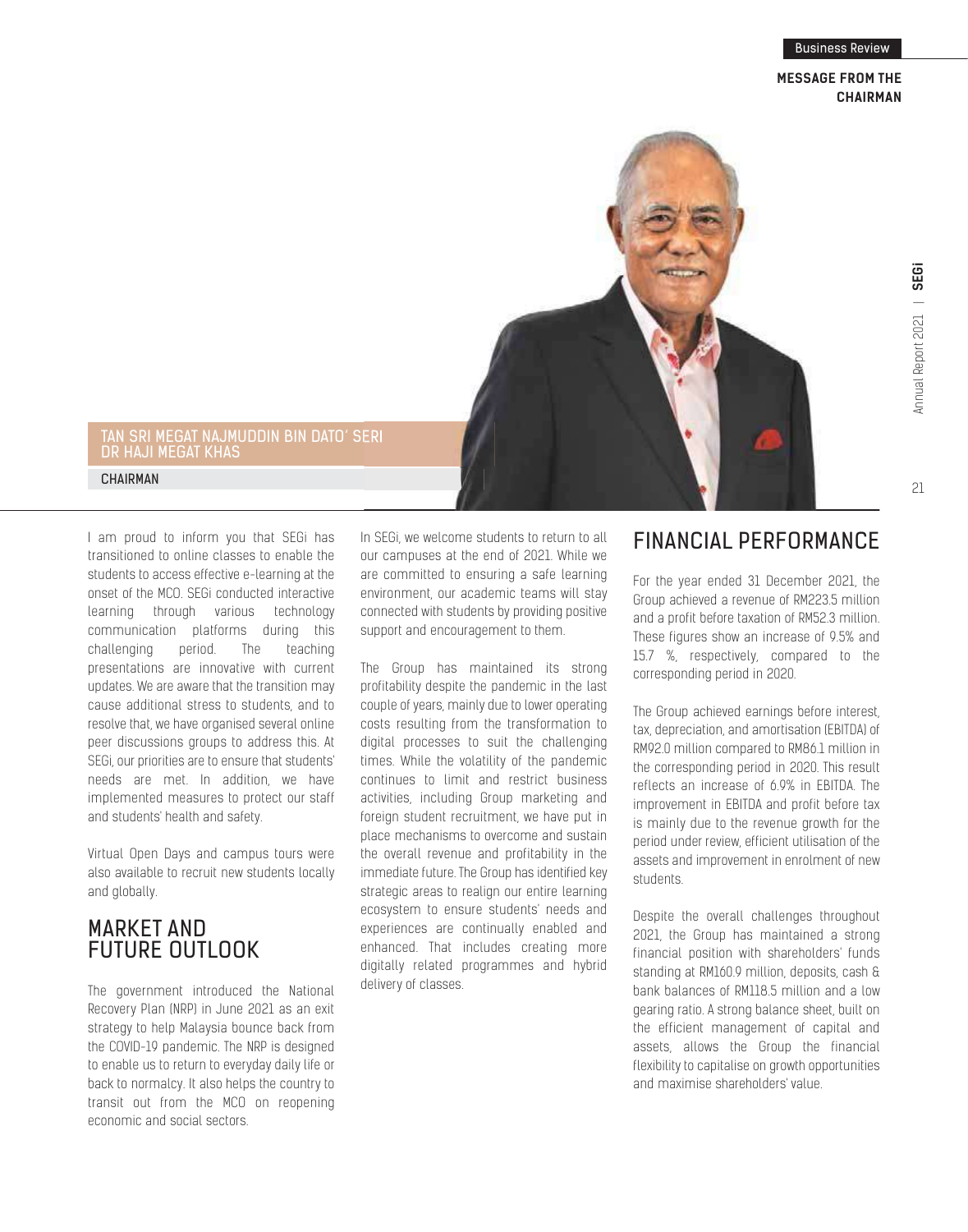**MESSAGE FROM THE CHAIRMAN**

**SEGi University achieved a rating of**

5 STARS for SETARA (Very Competitive)

3 STARS **for MyRA for 2019 exercise** and

## **The Colleges also achieved**

# 6 STARS

in MyQuest 2018/2019

## save for

**SEGi College Kuala Lumpur which obtained**

5 STARS

**SEGi University also emerged in the**

# $top$  44% of the

**2021 of QS World University Rankings:**



The Group has also increased its efforts to reduce operational costs through various cost-saving initiatives as we strive for efficiency and enhance our stakeholders' value.

## **DIVIDENDS**

The Board of Directors took great care in striking an optimum balance between maintaining a reasonable dividend payout that commensurates with the financial performance of the Group while conserving sufficient internal resources for investment purposes.

The Board is committed to rewarding our valued shareholders and potential investors with consistent returns. I would also like to take this opportunity to announce that the Board is now recommending a first and final single-tier dividend of RM0.01 per ordinary share for the financial year ended 31 December 2021, subject to shareholders' approval at the forthcoming Annual General Meeting.

Subsequent to the financial year under review, the Board of Directors further declared an interim single-tier dividend of RM0.03 per ordinary share, amounting to RM36,775,000, for the financial year ending 31 December 2022. This dividend was paid on 25 January 2022.

## OPERATIONAL REVIEW AND DEVELOPMENTS

In light of the current economic climate during this challenging period, SEGi has stepped forward to enhance its students' employability. The Graduate Employment Readiness (GER) Programme was developed to improve their career prospects. Students will be briefed and coached on their career pathways during the final year of study. The GER Programme's communication and grooming skills are designed to enrich and

support the students to be career-ready. The Graduate Employment Availability & Readiness Portal is also set up to link the students with our value corporate partners and alumni to enhance graduates' employability.

SEGi also organised Career Talks, Workshops and Career Fairs in collaboration with Industry Partners virtually to provide continuous career-related services to the students and alumni even during the pandemic. All these have assisted the students in adjusting themselves to the new norm in finding jobs or their internship positions. It will also connect the students with Industry Partners throughout the pandemic for career preparation workshops and engagement sessions.

In line with our strategy to expand our range of programmes relevant to the recent market development, SEGi academic teams have reviewed the curriculum geared towards achieving IR4.0 goals. SEGi invested in research and development and has established a research centre for research works. With solid systems in place and an effective market research strategy, SEGi is confident that our programmes will help students acquire unique skills that enhance their employability.

The Higher Education Minister is concerned about student development during this pandemic. SEGi has integrated students' improvement skills and individual growth pathways into their academic learning to create a holistic student experience. Ideas for activities were initiated and implemented among the students.

In 2021, many activities were conducted under academic categories, such as the MPU 4 – Co-Curriculum, Social and Community, to enable students to improve their social skills.

With the new normal way of working from home during the pandemic and with the unique needs felt by working adults to